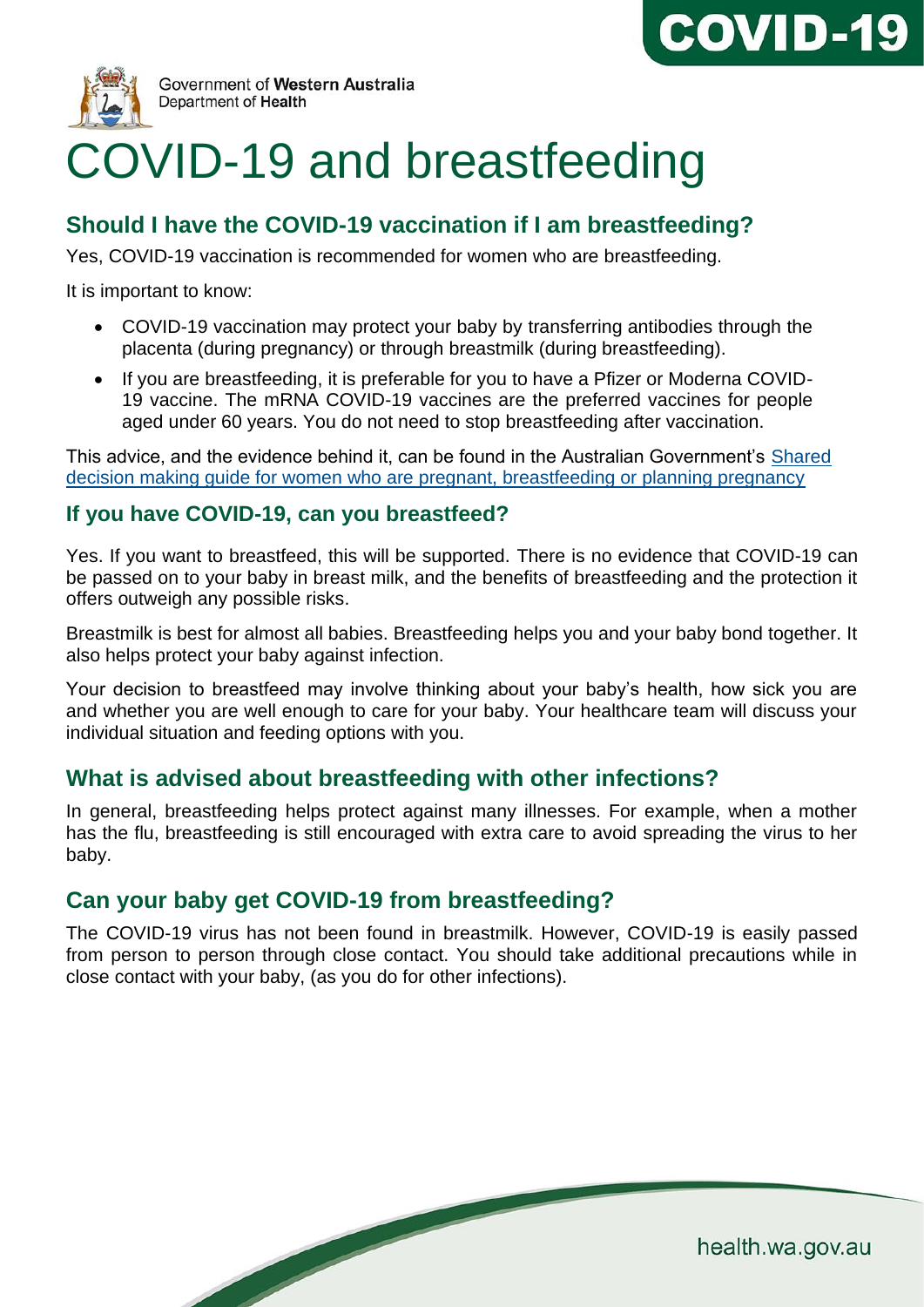# **What precautions should you take when looking after your baby?**

If you have COVID-19, it is important to do everything you can to prevent your baby getting the virus, even if you don't have symptoms.

It is very important that you:

- get vaccinated
- wash your hands before and after touching your baby using soap and water for 20 seconds or alcohol-based hand rub
- routinely clean and disinfect surfaces you have touched
- wear a mask while in close contact including while breastfeeding
- where possible use social distancing at home and in hospital
- have a healthy adult assist you to care for your baby where possible.

# **Can your baby be fed expressed breast milk?**

Feeding your expressed breastmilk (EBM) to your baby is strongly supported. If you decide to feed your baby EBM, you will also need to think about:

- your health and your baby's health
- where your baby is located
- who is looking after your baby?

Your healthcare team will discuss with you how they can support you and your feeding choices.

# **What precautions should you take with expressed breast milk?**

- Wash your hands prior to touching the pump or bottle parts.
- Clean the pump and all its parts, and the bottle carefully after each use.
- If you are unwell, have a healthy caregiver feed the expressed breast milk to your baby where possible
- Remind other caregivers to wash their hands using soap and water for 20 seconds or alcohol- based hand rub before and after touching your baby.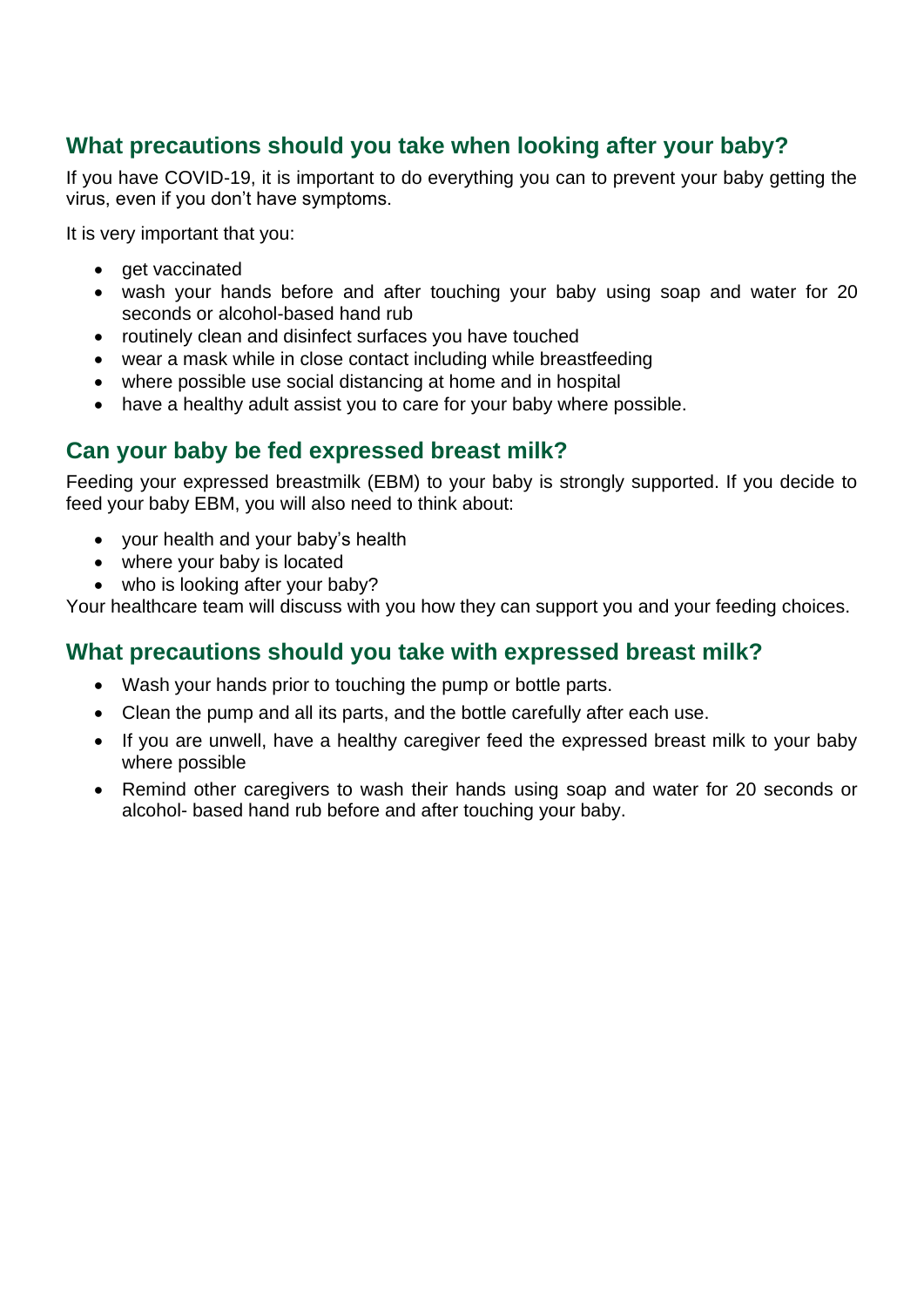#### **Last updated 14 February 2022, V2.0**

#### **This document can be made available in alternative formats on request for a person with disability.**

© Department of Health 2022

Copyright to this material is vested in the State of Western Australia unless otherwise indicated. Apart from any fair dealing for the purposes of private study, research, criticism or review, as permitted under the provisions of the *Copyright Act 1968*, no part may be reproduced or re-used for any purposes whatsoever without written permission of the State of Western Australia.

#### health.wa.gov.au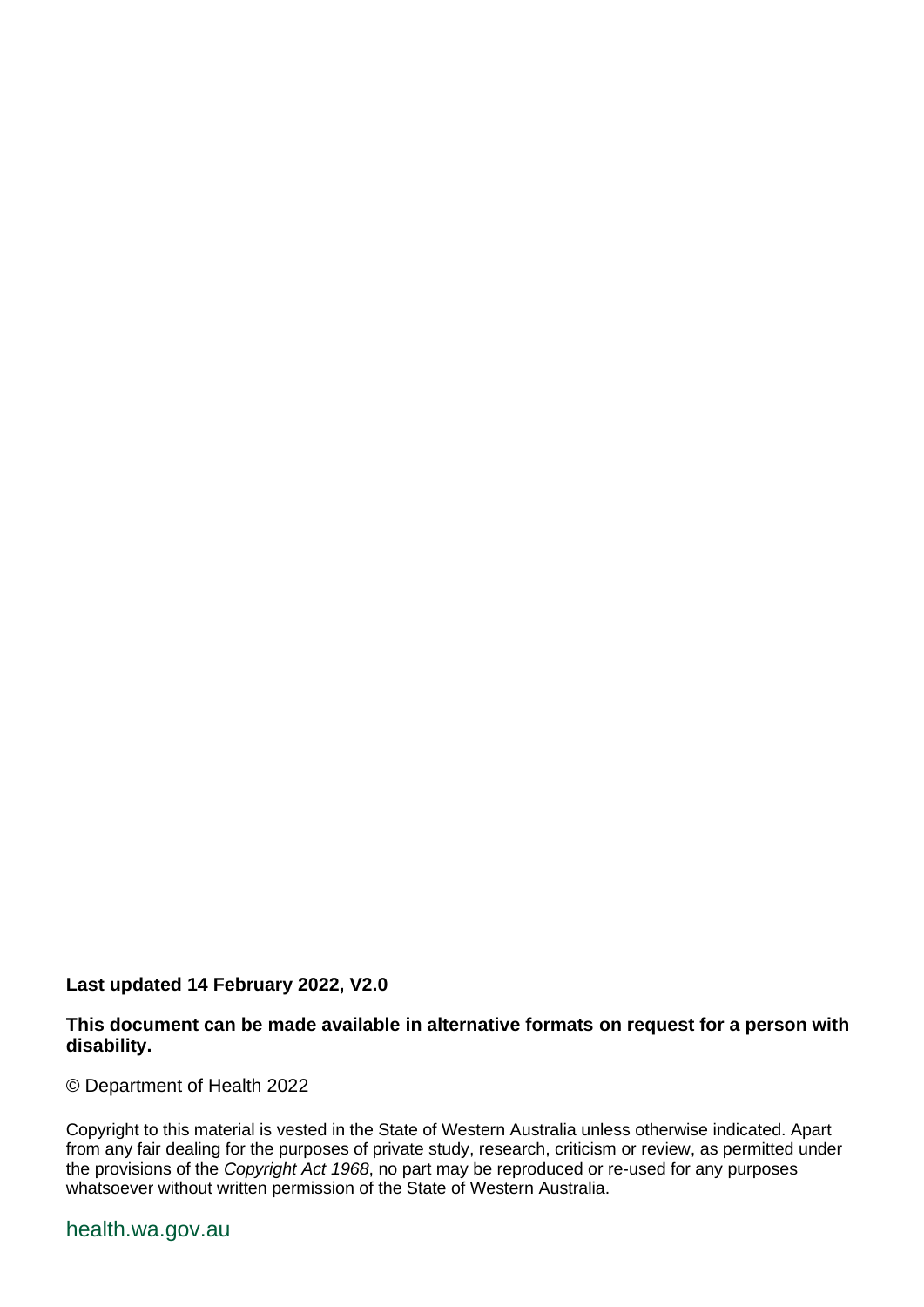



# **What is COVID-19 and coronavirus?**

Coronavirus Disease 2019 (COVID-19) is caused by SARS-CoV-2 and is easily passed from person to person. In most people with good health, COVID-19 is mild, however pregnant women are considered an at-risk group. Pregnant women are not more likely to get COVID-19 but if they become infected with COVID-19, there is a higher risk of severe illness from COVID-19 and pregnancy complications such as stillbirth and premature birth.

# **How will COVID-19 affect you?**

Pregnant women who become infected with COVID-19 have a higher risk of some complications, which may include:

- needing admission to hospital,
- an increased risk of needing admission to an intensive care unit
- an increased risk of needing breathing life support.

Some pregnant women are more likely to have severe illness from COVID-19, particularly if they:

- are older than 35 years
- are overweight or obese
- have pre-existing (pre-pregnancy) high blood pressure
- have pre-existing (pre-pregnancy) diabetes (type 1 or type 2)
- smoke
- have a heart or lung condition such as asthma.

 $\overline{\phantom{a}}$ 

For more information about the risks of COVID-19 in pregnancy see the Australian Government's COVID-19 vaccination – [Shared decision making guide for women who are](https://www.health.gov.au/resources/publications/covid-19-vaccination-shared-decision-making-guide-for-women-who-are-pregnant-breastfeeding-or-planning-pregnancy)  [pregnant, breastfeeding or planning a pregnancy](https://www.health.gov.au/resources/publications/covid-19-vaccination-shared-decision-making-guide-for-women-who-are-pregnant-breastfeeding-or-planning-pregnancy)

## **How will COVID-19 affect your baby?**

The risk of infection passing from mother to baby during pregnancy is thought to be low. So far, the virus has not been shown to pass from the mother to her baby before birth (this is called vertical transmission).

Some babies born to women with COVID-19 infection have been born early (prematurely). In most cases doctors advised that the baby should be born early because the mother was very unwell and requiring intensive care treatment.

Your maternity care provider will ensure that an appropriate plan of care is discussed with you. This may include a scan to monitor your baby's growth during and following your recovery from COVID-19. It is important that if you have any concerns about your pregnancy or baby that you contact your maternity care provider as early as possible.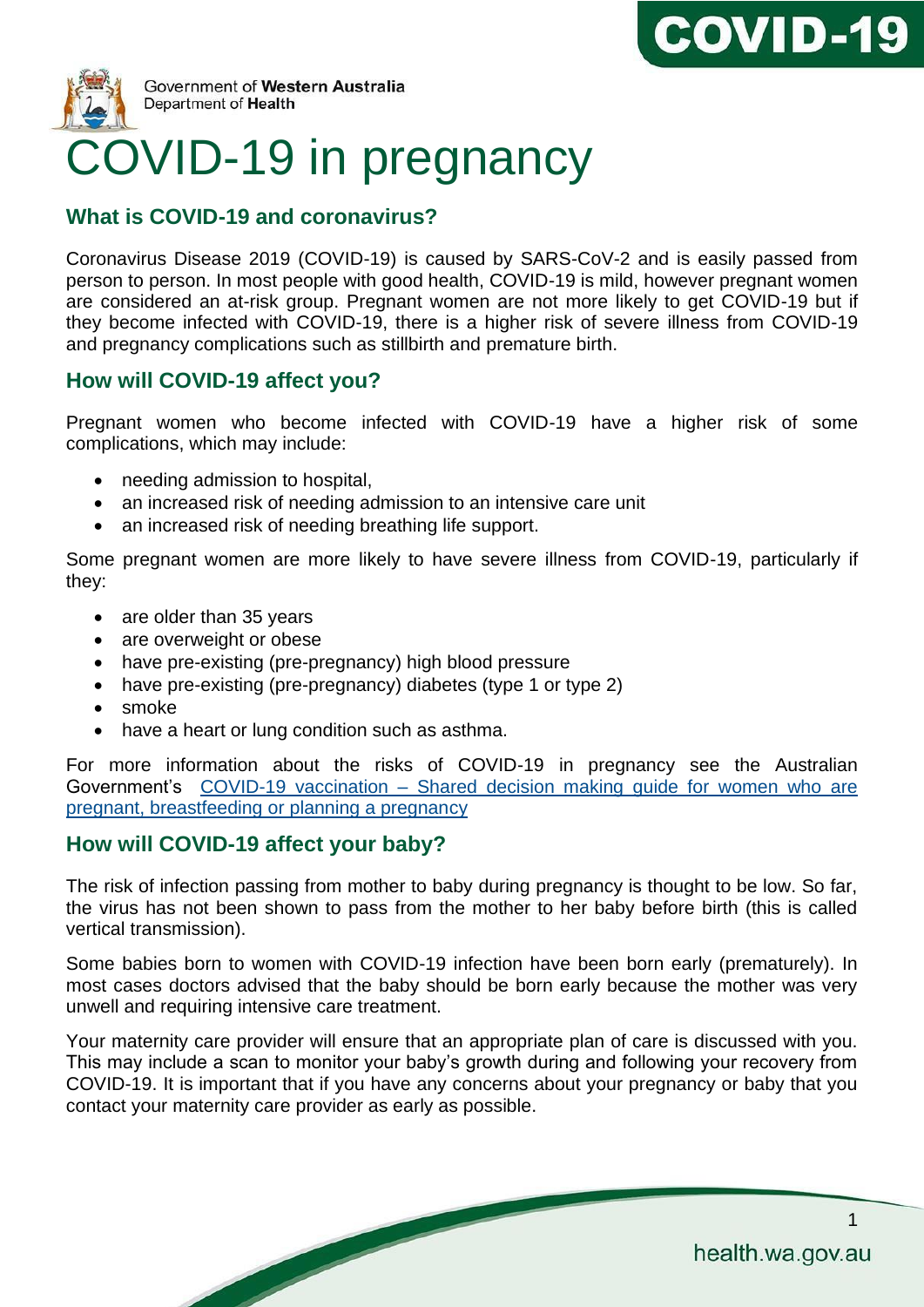If you have a high fever at any stage of your pregnancy call your healthcare provider or the **COVID Hotline 13 268 43.**

#### **Should I have the COVID-19 vaccination if I am pregnant or planning a pregnancy?**

Yes, COVID-19 vaccination is recommended for women who are pregnant, breastfeeding or planning a pregnancy.

It is important to know:

- Pregnant women are not more likely to get COVID-19 but if they become infected with COVID-19, there is a higher risk of severe illness from COVID-19 and pregnancy complications like preterm birth.
- COVID-19 vaccination may provide indirect protection to babies by transferring antibodies through the placenta (during pregnancy) or through breastmilk (during breastfeeding).

The Australian Technical Advisory Group on Immunisation (ATAGI) and the Royal Australian and New Zealand College of Obstetricians and Gynaecologists (RANZCOG) recommended that pregnant women of all ages receive the Pfizer or Moderna COVID-19 vaccines at any stage of pregnancy.

Pregnant women who received a first dose of AstraZeneca COVID-19 vaccine can receive either an mRNA COVID-19 vaccine (Pfizer or ModernaCOVID-19 vaccines) or the AstraZeneca COVID-19 vaccine for their second dose, although an mRNA vaccine is preferred.

Pregnant women are a priority group for COVID-19 vaccination with these mRNA vaccines and are encouraged to discuss the decision in relation to timing of vaccination with their health professional. Women who are trying to become pregnant do not need to delay vaccination or avoid becoming pregnant after vaccination.

If you are pregnant or breastfeeding and have completed your primary 2-dose vaccination, it is recommended to have a booster four months after your primary dose.

#### **Is it safe to come to hospital?**

It is safe for you to come to hospital for antenatal clinic appointments. It is important to stay connected with your maternity care provider/s involved in your pregnancy and to contact them if you are worried about anything.

It is also important that you have all the usual tests, vaccinations and check-ups required during pregnancy.

Your maternity care provider will plan your care with you. Some of your appointments may be offered virtually using either phone or video. If you or your maternity care provider identifies any risks or concerns, then face to face appointments may be required and will be arranged with you.

Access to routine antenatal investigations, ultrasounds, maternal and fetal assessments can happen outside the hospital antenatal clinic. Your maternity care provider may make alternative arrangements for your care which may include being seen by your GP in the community or by a maternity care provider in your home.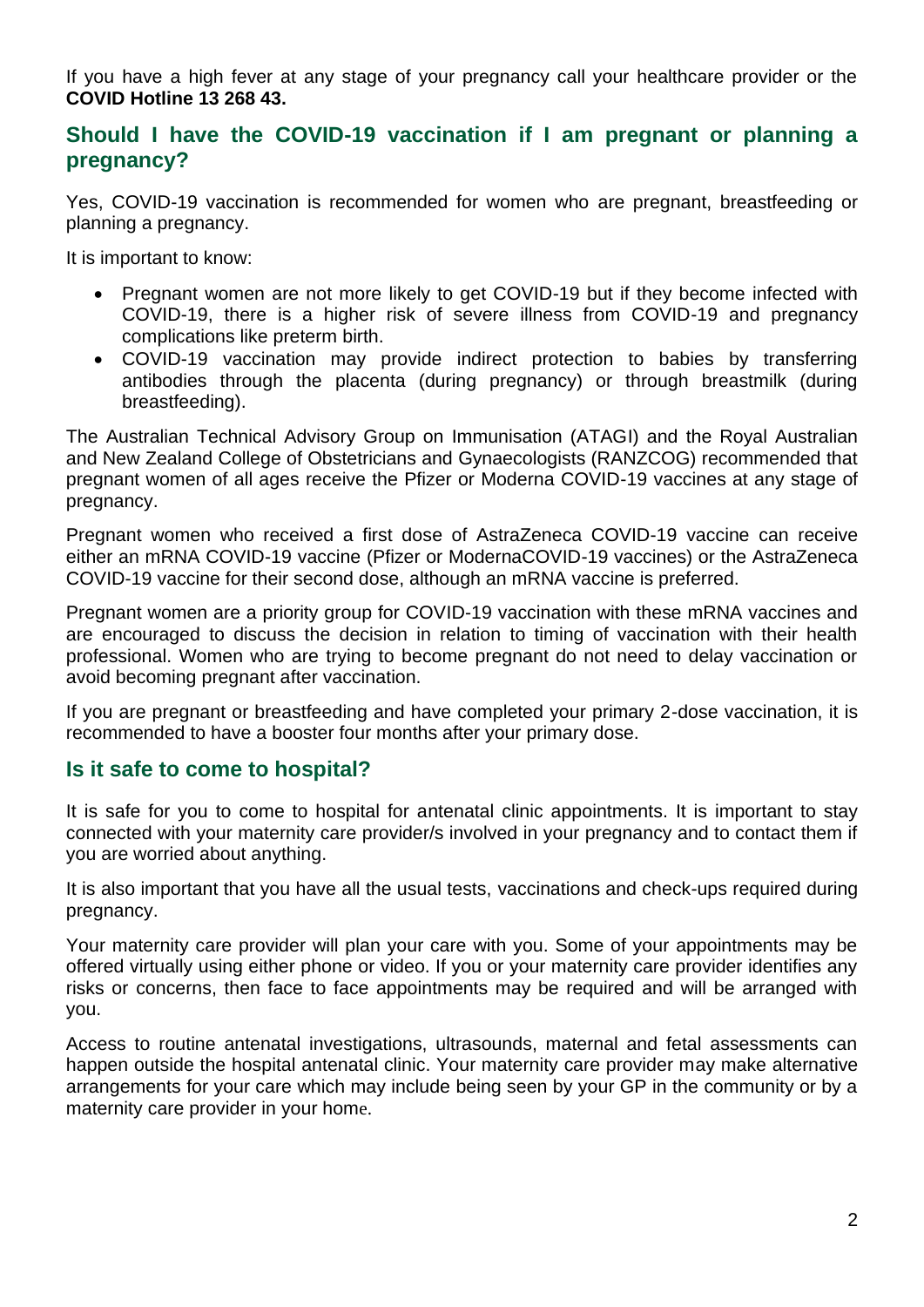# **Can COVID-19 be prevented or cured?**

There is no cure, however vaccinations to reduce the severity of the disease are available. Other things you can do to reduce your chance of getting the infection include:

- Wearing a mask in public places
- washing your hands regularly and frequently–use soap and water for at least 20 seconds or an alcohol-based hand sanitiser/gel
- using social distancing (stay 1.5 metres away from other people)
- avoiding anyone who has a fever, cough or symptoms of a cold or chest infection
- avoiding touching your eyes, nose and mouth
- stay home and get tested if you have any symptoms of COVID-19, however mild.

#### **If you are unwell:**

- telephone your healthcare provider as soon as possible
- take paracetamol for fever or pain, as per instructions on the packaging (avoid medications that contain ibuprofen if possible)
- rest and drink plenty of water.

## **What if you or your family has COVID-19?**

If you think you or a family member might have COVID-19, access the [Coronavirus Symptom](https://www.health.gov.au/resources/apps-and-tools/healthdirect-coronavirus-covid-19-symptom-checker)  [Checker,](https://www.health.gov.au/resources/apps-and-tools/healthdirect-coronavirus-covid-19-symptom-checker) call your general practitioner (GP), **COVID Hotline 13 268 43**, or the National Coronavirus Helpline 1800 020 080.

## **When should you get tested for COVID-19 and self-isolate?**

You may be required to get tested for COVID-19 and/or to self-isolate if you have:

- Tested positive for COVID-19, been tested for COVID-19 and are awaiting your result or have been identified as a close contact of a confirmed case of COVID-19. The [COVID-19](https://www.wa.gov.au/government/document-collections/covid-19-coronavirus-testing-and-isolation-guide#i-am-not-a-close-contact-and-i-have-symptoms)  [Coronavirus: Testing and isolation guide](https://www.wa.gov.au/government/document-collections/covid-19-coronavirus-testing-and-isolation-guide#i-am-not-a-close-contact-and-i-have-symptoms) provides further directions.
- Arrived into WA from overseas. Further information is available from the COVID-19 coronavirus: International travel webpage.
- Arrived into WA from a state or territory. Further information is available from the [COVID-](https://www.wa.gov.au/government/covid-19-coronavirus/covid-19-coronavirus-interstate-travel#entering-wa)[19 coronavirus: Interstate travel](https://www.wa.gov.au/government/covid-19-coronavirus/covid-19-coronavirus-interstate-travel#entering-wa) webpage.

## **How do you self-isolate?**

If you have been advised to self-isolate, stay indoors and avoid contact with others.

This means:

- not going to school, work or public areas
- not using public transport
- staying at home and not bringing visitors to your home
- ventilate rooms by opening windows
- sleeping apart, where possible
- using your own linen
- using your own cutlery and utensils
- separating yourself from other members of the household, where possible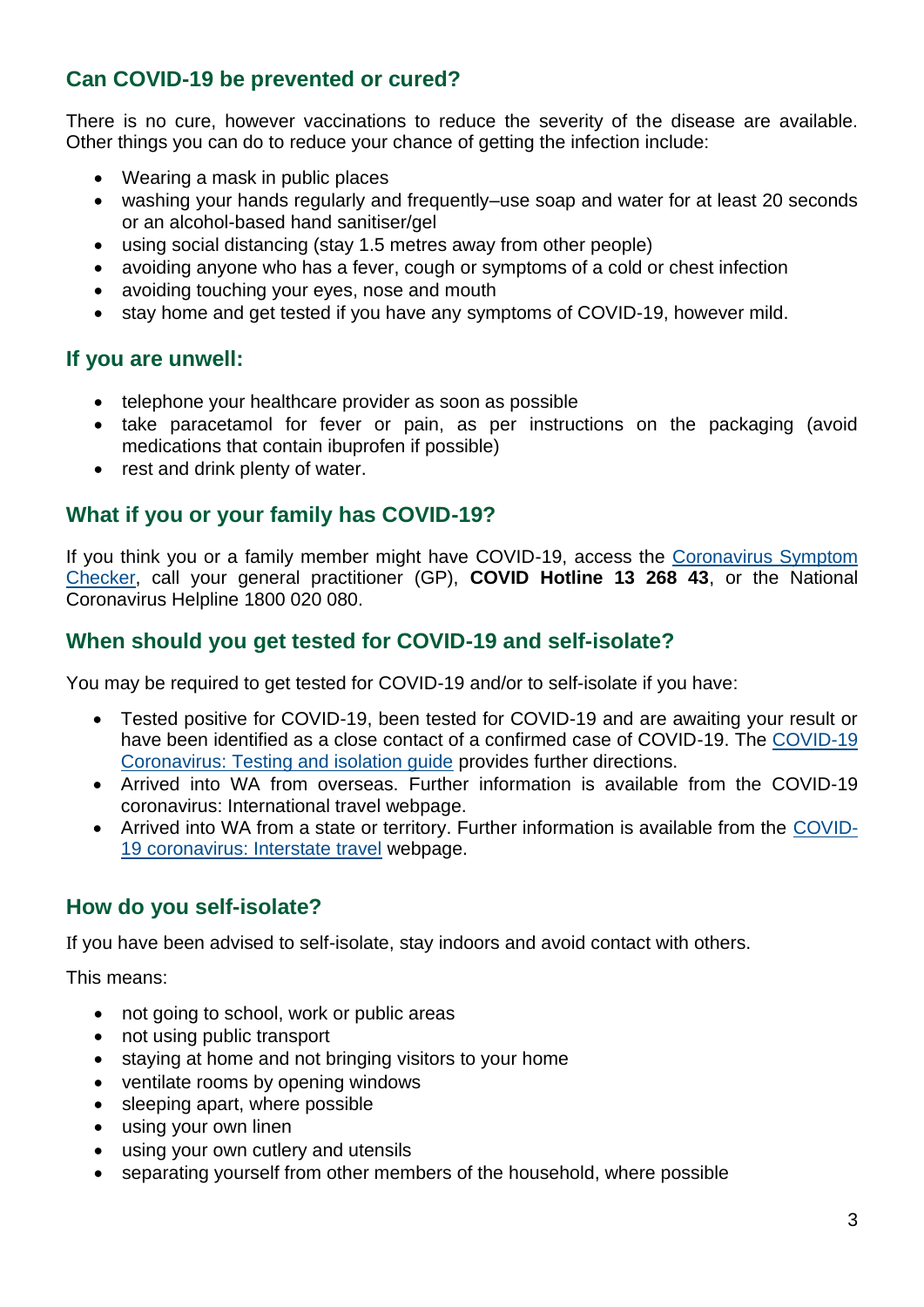• increasing cleaning of shared areas.

## **Can you come to antenatal appointments if in self-isolation?**

Contact your healthcare provider or hospital to:

- inform them that you are currently in self-isolation for suspected or confirmed COVID-19
- request advice on attending routine antenatal appointments.

## **What if you feel unwell or are worried during self-isolation?**

If you begin to feel unwell (have a fever or shortness of breath, cough or a respiratory illness) while in self-isolation seek immediate medical attention. Call ahead to your general practitioner (GP) or emergency department and tell them about your situation before you arrive.

## **What if I go into labour during self-isolation?**

If you go into labour, call the hospital, or your healthcare provider. Tell them that you are in selfisolation due to COVID-19. They will tell you what to do, and when and how to come to hospital.

If the suggested transport is by ambulance, call for an ambulance by dialling 000. Let the call taker at St John Ambulance WA know you are in labour and in self-isolation.

# **Will COVID-19 affect your birth plan?**

Having COVID-19 will not by itself affect how your baby is born. If you are booked for an induction of labour or caesarean section, and have COVID-19, notify your health care provider immediately to discuss a plan.

There is no evidence that women with COVID-19 cannot have an epidural or use nitrous oxide. This will be discussed with you.

Continuous monitoring of your baby in labour is recommended (but is not compulsory). This is because some babies (whose mothers had COVID-19) showed signs of distress during labour. Monitoring can help detect problems as early as possible. This recommendation is the same as for other infections in pregnancy. Talk to your healthcare provider about any concerns you may have.

Your maternity care providers will provide you with support and care during your labour and birth.

Maternity care providers caring for you will wear personal protective equipment (such as a face mask, face shield, gloves and apron/gown).

We recognise the importance of having a partner /support person to participate in your care. You can have one nominated partner/ support person with you during labour and birth, to act as a participant in care.

You will be asked to nominate a participant in care who should not have suspected or confirmed COVID-19 and not be a close or casual contact waiting for test results. The person you choose to be your participant in care should consider their own individual health risk factors including their own COVID-19 vaccination status.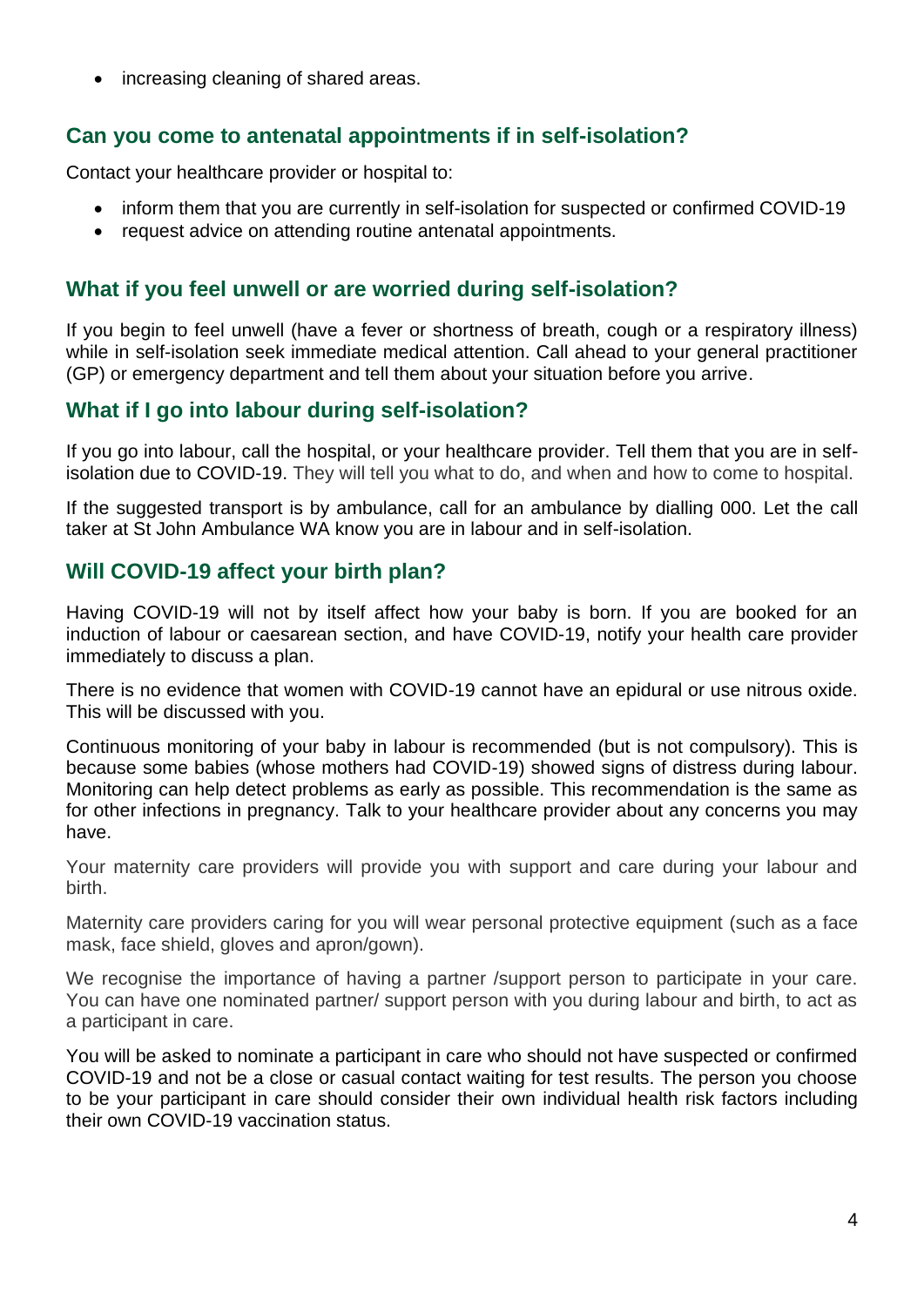The participant in care will have to wear personal protective equipment. The staff will provide guidance on how to wear the equipment.

Because you have COVID-19, your participant in care will become a close contact and will need to get tested and self-isolate after the birth.

#### **Will having COVID-19 affect contact with my baby?**

In most cases keeping a mother and baby together is best. If either of you are very unwell this may not be possible. Your healthcare provider will talk with you about what you want and what your choices are. If you are very unwell, one option may be for your baby to go home with a well adult (e.g. well partner or relative).

If you have or may have COVID-19 it is important to do everything you can to prevent your baby getting the virus, even if you don't have symptoms. It is very important that you:

- get vaccinated
- wash your hands before and after touching your baby-use soap and water for at least 20 seconds or an alcohol-based hand sanitiser/gel
- routinely clean and disinfect surfaces you have touched
- have a healthy adult assist you to care for your baby where possible
- wear a mask while in close contact with your baby, including while feeding.

A small number of babies may develop mild or moderate symptoms in the weeks following birth and some may require additional hospital care. If your baby becomes unwell following birth, contact your GP or hospital. Call ahead and advise them you have/had COVID-19.

#### **Will your baby be tested for COVID-19?**

The need for testing your baby will be determined by the symptoms your baby has. In general, well babies will not be tested.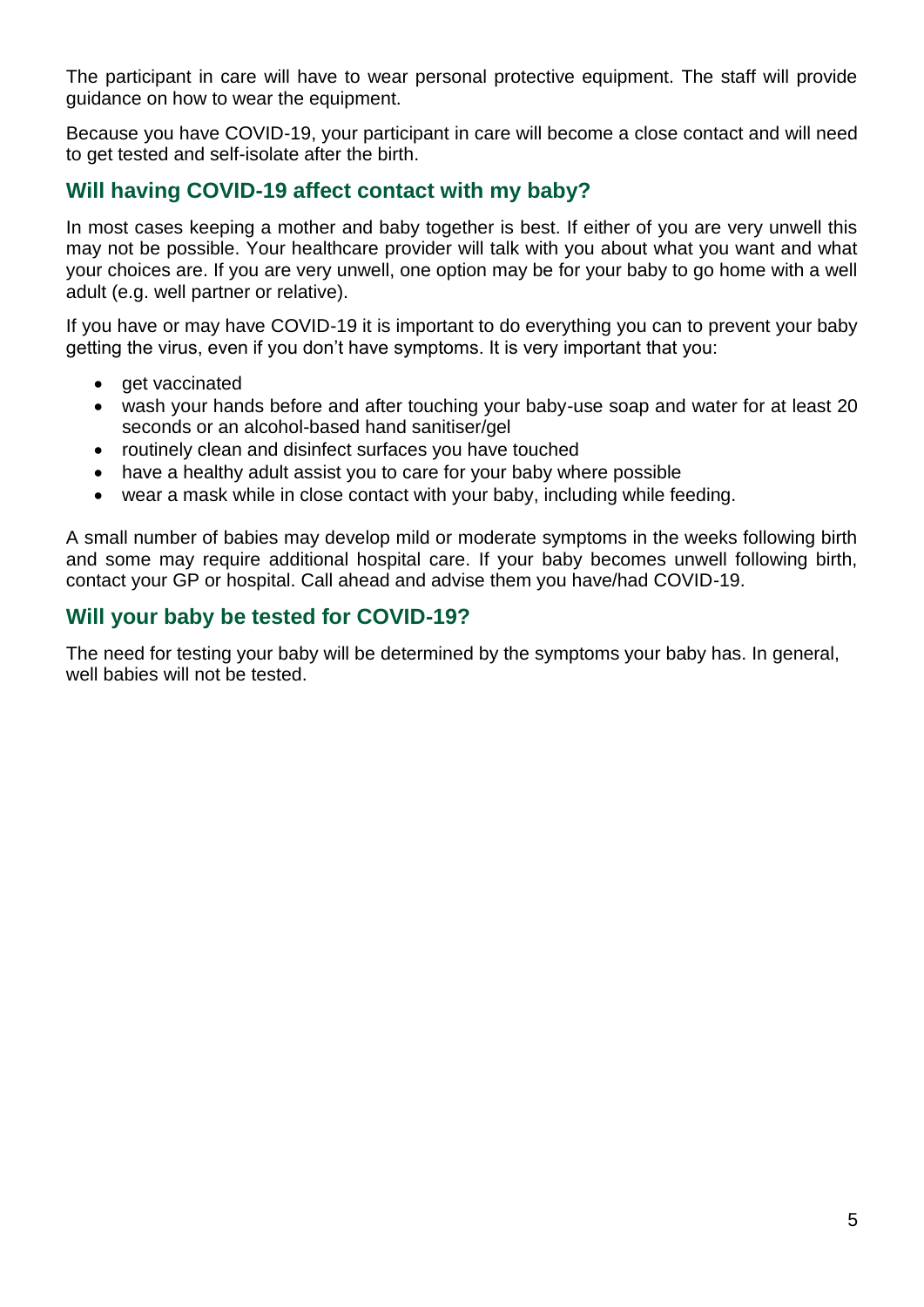#### **Last updated 14 February 2022, V1.0**

#### **This document can be made available in alternative formats on request for a person with disability.**

© Department of Health 2022

Copyright to this material is vested in the State of Western Australia unless otherwise indicated. Apart from any fair dealing for the purposes of private study, research, criticism or review, as permitted under the provisions of the *Copyright Act 1968*, no part may be reproduced or re-used for any purposes whatsoever without written permission of the State of Western Australia.

#### health.wa.gov.au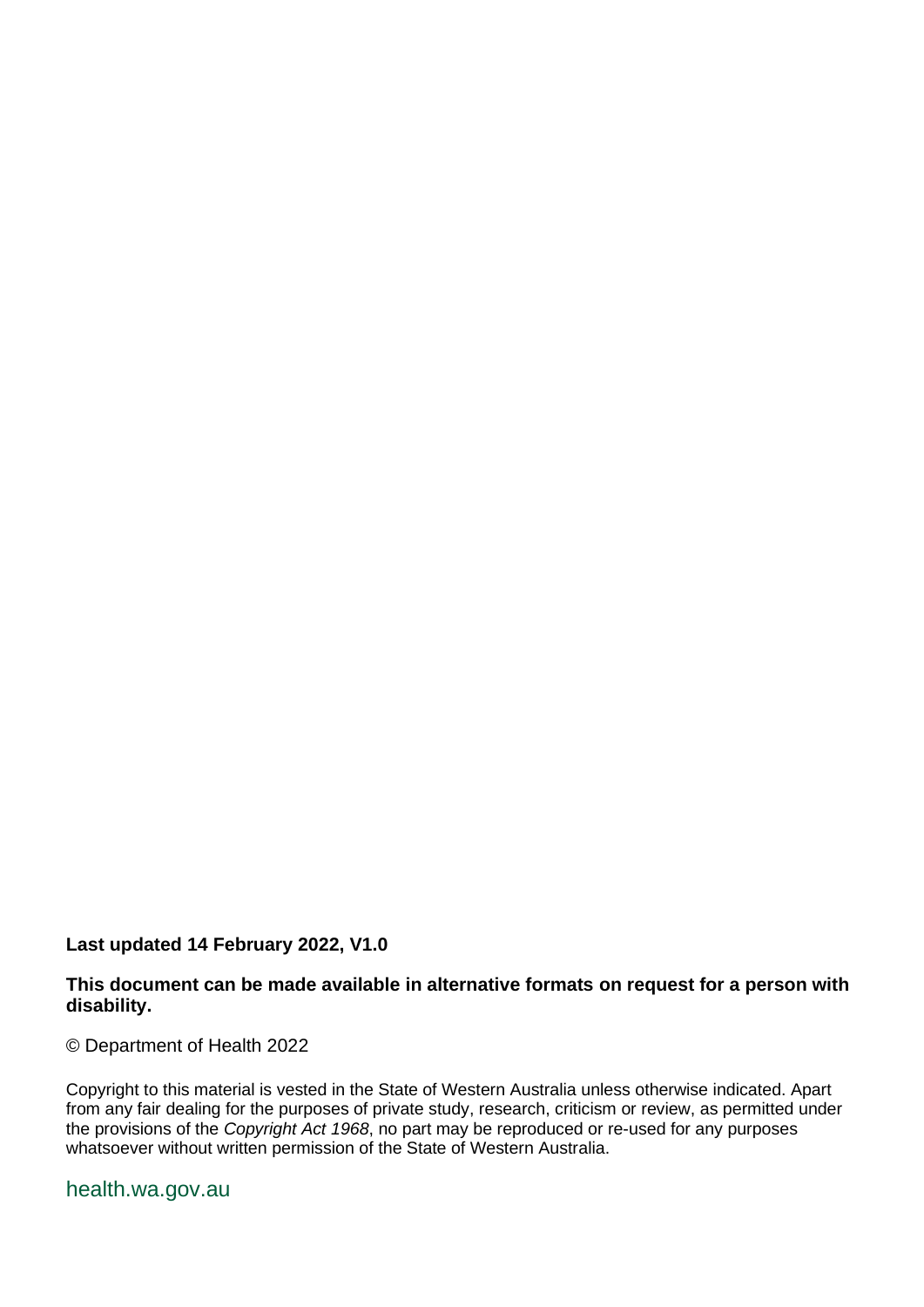



# Information for COVID-19 women in labour

As a woman in labour, you have the right to a safe and positive birth experience.

If you are a probable or confirmed COVID-19 case:

- you will be asked to wear a mask
- you will still be able to move in labour and birth to the position of your choice, but you will not be able to have a water birth
- you will have access to a range of pain relief options including an early epidural
- your baby's heart rate will be continuously monitored in labour
- you will be assisted with respiratory and hand hygiene prior to holding your baby.

#### **Care Providers**

Your maternity care providers will provide you with support and care during your labour and birth.

Maternity care providers caring for you will wear personal protective equipment (such as a face mask, face shield, gloves and apron/gown).

#### **Support person**

- We recognise the importance of having a partner /support person to participate in your care. You will be asked to nominate a participant in care who should not be a probable or confirmed COVID-19 case and not be a contact waiting for test results.
- You can have one nominated partner/ support person with you during labour and birth, to act as a participant in care.
- The person you choose to be your participant in care should consider their own individual health risk factors including their own COVID-19 vaccination status.
- The participant in care will have to wear personal protective equipment. The staff will provide guidance on how to wear the equipment.
- If your participant in care has a mask exemption, is unvaccinated or has a vaccination exemption they will be accompanied/escorted to your room, allowed to solely visit you and no other hospital area, required to maintain social distancing and IPC measures
- Because you have COVID-19, your participant in care will likely become a close contact and will need to get tested and self-isolate after the birth.
- If your participant in care is a probable or confirmed case of COVID-19 they can have planned visits only with discussion with the IPC team and an approved IPC plan in place that includes education on donning and doffing PPE.
- Further information can be found in the [COVID-19 Public hospital visitor guidelines](https://ww2.health.wa.gov.au/~/media/Corp/Documents/Health-for/Infectious-disease/COVID19/COVID19-Public-hospital-visitor-guidelines.pdf)  [\(health.wa.gov.au\)](https://ww2.health.wa.gov.au/~/media/Corp/Documents/Health-for/Infectious-disease/COVID19/COVID19-Public-hospital-visitor-guidelines.pdf)

If you have any concerns or questions, contact your maternity care provider.

**South Contract Contract Contract Contract Contract Contract Contract Contract Contract Contract Contract Contract Contract Contract Contract Contract Contract Contract Contract Contract Contract Contract Contract Contract**